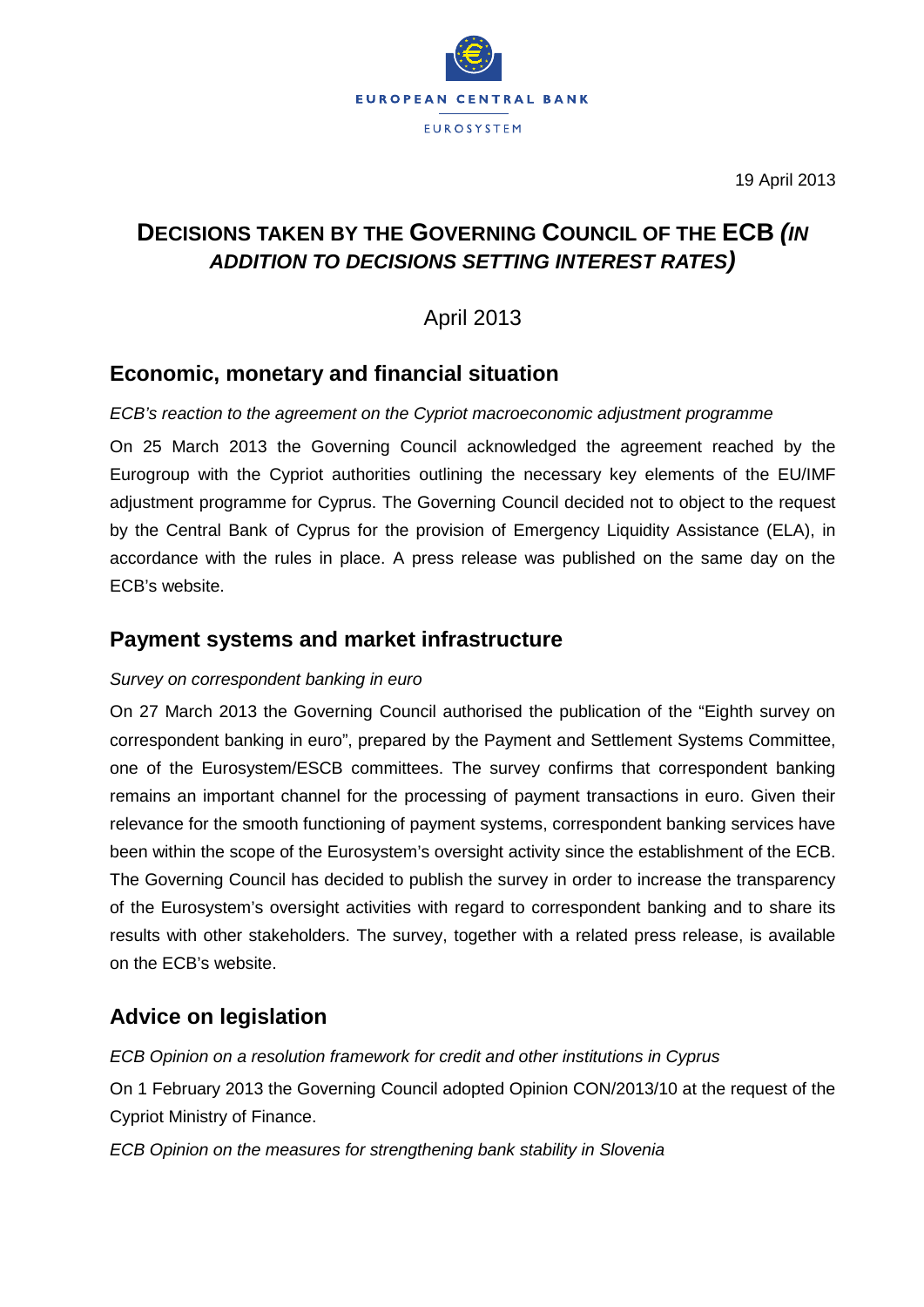On 22 March 2013 the Governing Council adopted Opinion CON/2013/21 at the request of the Slovenian Ministry of Finance.

#### *ECB Opinion on balance of payments reporting in Austria*

On 25 March 2013 the Governing Council adopted Opinion CON/2013/22 at the request of the Oesterreichische Nationalbank.

### *ECB Opinion on special mortgage transactions in Slovakia*

On 2 April 2013 the Governing Council adopted Opinion CON/2013/23 at the request of the Slovak Ministry of Finance.

### *ECB Opinion on financial collateral arrangements in Malta*

On 5 April 2013 the Governing Council adopted Opinion CON/2013/24 at the request of the Maltese Ministry of Finance, the Economy and Investment.

*ECB Opinion on the Deposit Guarantee Fund in Spain*

On 10 April 2013 the Governing Council adopted Opinion CON/2013/25 at the request of the Spanish Secretary of State for Economic Affairs and Business Support.

*ECB Opinion on crisis planning and early intervention for credit institutions in Austria*

On 11 April 2013 the Governing Council adopted Opinion CON/2013/26 at the request of the Austrian Ministry of Finance.

# *ECB Opinion on the framework for State guarantees and on State guarantees for Dexia SA and Dexia Crédit Local SA in Belgium*

On 15 April 2013 the Governing Council adopted Opinion CON/2013/27 at the request of the Nationale Bank van België/Banque Nationale de Belgique, acting on behalf of the Belgian Ministry of Finance.

# **Statistics**

## *Household Finance and Consumption Survey*

The Governing Council has approved the publication of the results of the first wave of the Eurosystem Household Finance and Consumption Survey, a joint Eurosystem project carried out with the support of the national statistical institutes of three euro area countries. The survey and a report presenting the survey methodology are the subject of the first two issues of a new Statistics Paper Series launched by the ECB on 9 April 2013. The reference year for most country surveys is 2010. The survey results will contribute to the Eurosystem's knowledge about the economic and financial structure of the euro area economy and to a better understanding of the monetary transmission mechanism and the impact of macroeconomic shocks on financial stability. The survey and the report presenting the survey methodology, together with a related press release, are available on the ECB's website.